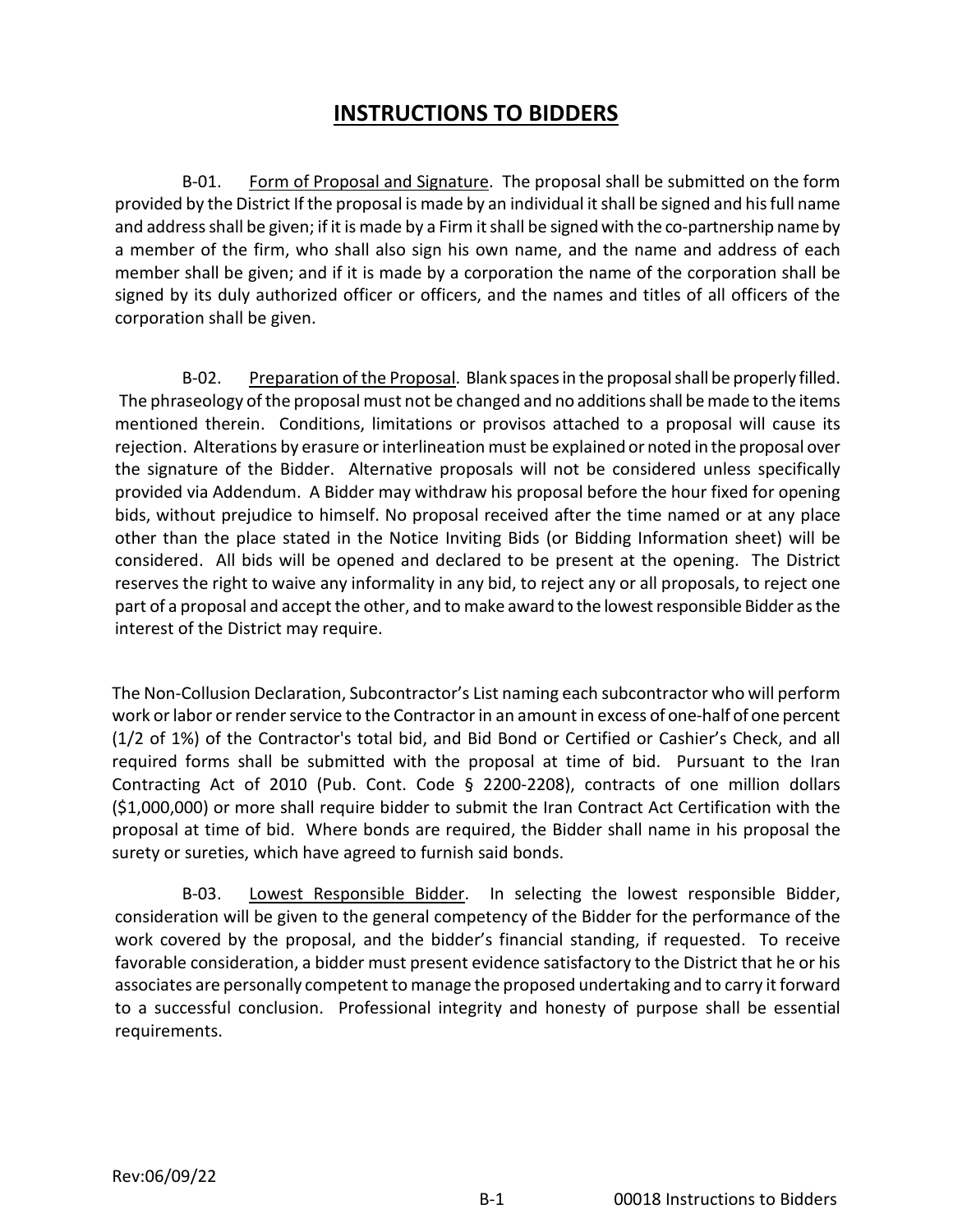A showing of adequate financial resources may be requested by the District, but will not alone determine whether a bidder is competent to undertake the proposed work. Each bidder must furnish a record of past performance and experience in the form required. To this end, each proposal, except as noted below, shall be supported by a statement of the bidder's experience on the form provided. This form, completely filled out, must be submitted along with the proposal. Incomplete or false statements submitted in connection with a proposal may, at the option of the Board of Directors of the District, be sufficient cause for its rejection. The District shall be the final authority with regard to whether a bid is responsive to the call for bids and as to whether a bidder is a responsible bidder under the conditions of his bid.

B-04. Equalizing Factors. Whenever applicable, equalizing elements or factors not specifically mentioned or provided for herein, such as costs of transportation, inspection (including salaries and travel and subsistence expenses), installation, and operation, or any other factor or element in addition to that of price which would affect the total cost or value to the District will be taken into consideration in comparing bids for award of contract.

B-05. Certified or Cashier's Check or Bond. As a guarantee of good faith, each bidder shall submit with his proposal an unconditional certified or cashier's check drawn on a solvent state or national bank, or he may furnish a bond, utilizing the District's Bid Bond form BB-1, with a company acceptable to the District in the sum stated in the Notice Inviting Bids, payable to the Eastern Municipal Water District, said check or bond to be held uncollected until it becomes subject to disposal as herein provided. Any condition or limitation placed upon said check or bond may render it informal and may, at the option of the Board result in the rejection of the proposal under which such check is submitted. Original Bid Bond (BB-1) must include Notary Public Acknowledgement for Surety and Contractor. If a Bidder to whom an award is made fails or refuses to execute the contract and furnish the required bond, all within the time stated in Section B-6 hereof, said check or bond and the monies represented thereby shall be and remain the property of the District and shall be subject to deposit with the Treasurer of the District as other monies belonging to the District, the amount thereof being agreed to by the Bidder as liquidated damages due the District on account of the delay in the execution of the contract and bond, and in the performance of the work thereunder, resulting from such failure or refusal. Original Bid bond (BB-1) shall remain on file at the District with the original bid proposal and be returned upon written request only. Certified checks shall be returned at the expiration of 60 days from the date of opening bids.

B-06. Execution of Contract. A Bidder to whom the award is made shall execute and return a written contract with the District on the form of Agreement attached hereto and furnish good and approved bond as required in the following paragraph, all in accordance with the provisions hereof and within the time stated in the Notice Inviting Bids (or Bidding Information sheet) or such additional time as may be allowed by the Engineer. The District will return a copy of the fully executed contract upon completion by the General Manager.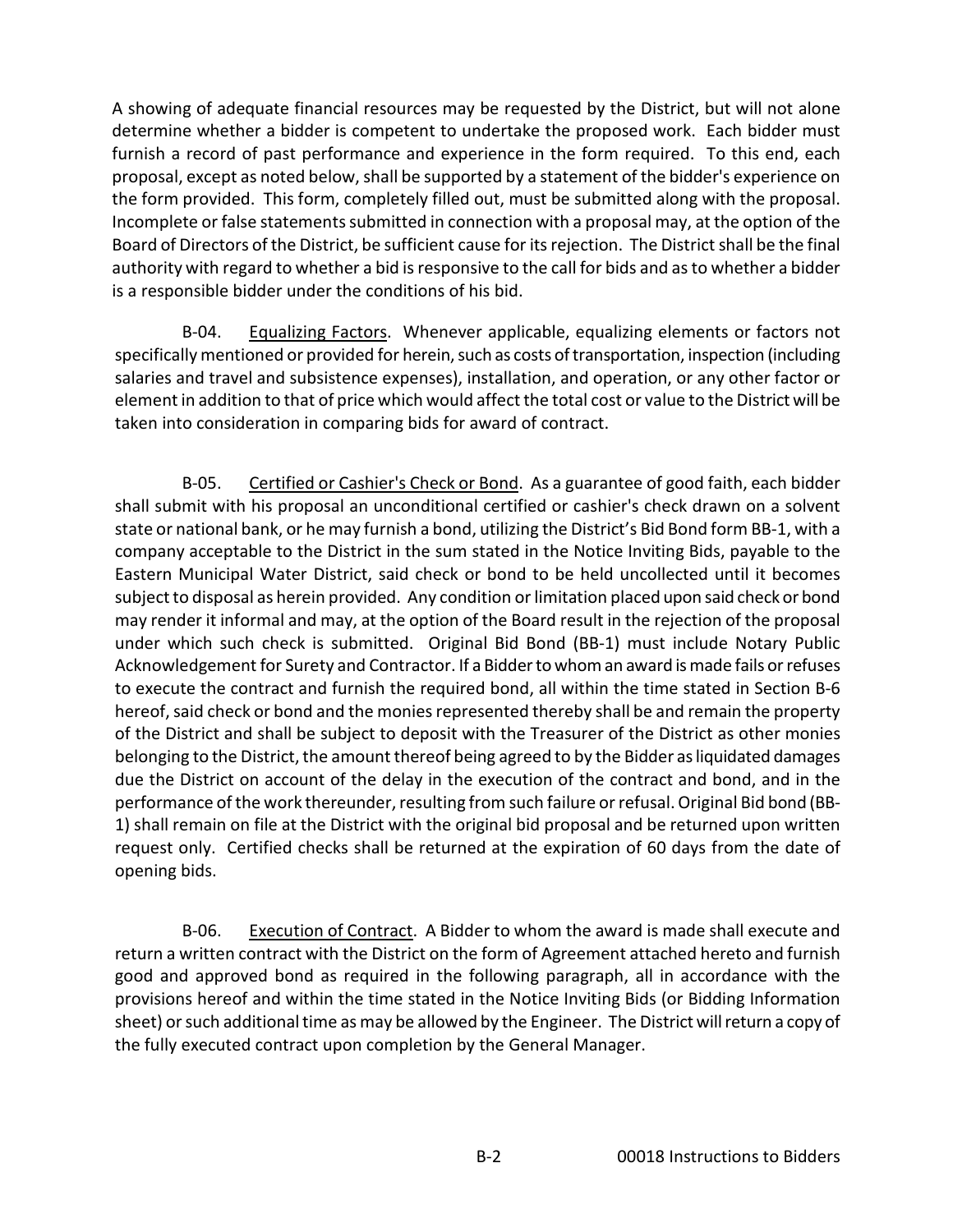If a Bidder to whom the award is made fails or refuses to enter into contract as herein provided, or to conform to any of the stipulated requirements in connection therewith, his check shall become the property of the District as provided in Section B-5 hereof, the award will be annulled, and in the discretion of the District an award may be made to the Bidder whose proposal is next most acceptable to the District; and such Bidder shall fulfill every stipulation embraced herein as if he were the party to whom the first award was made. A corporation to which an award is made will be required, before the contract is finally executed, to furnish evidence of its corporate existence and of the authority of the officer signing the contract and bond for the corporation to so sign.

## B-07. Bond

(a) A Bidder to whom contract is awarded shall within the time mentioned in the preceding paragraph furnish a bond with a responsible corporate surety or corporate sureties conditioned upon the faithful performance by the said Bidder of all covenants and stipulations in the contract. Said bond shall be in the amount stipulated in the Notice Inviting Bids (or Bidding Information sheet). Bonds in amounts of \$1,000 or less shall be made in multiples of \$100; in amounts exceeding \$1,000 but not exceeding \$5,000 in multiples of \$500; in amounts exceeding \$5,000 in multiples of \$1,000; provided, that the amount of the bond shall be fixed at the lowest sum that fulfills all conditions of the contract.

(b) The surety or sureties on the bond furnished must be satisfactory to the Board. The required bond shall be furnished by the Bidder to whom contract has been awarded at his own cost and expense.

(c) Attention is invited to the provisions of the Insurance Code of the State of California with reference to the writing of insurance policies and bonds covering risks located in this State, and the premiums and commissions thereon. A Bidder to whom contract is awarded shall furnish at the time his bond is submitted for approval, satisfactory evidence that the requirements of said code have been observed.

(d) The bond furnished by the surety shall agree to acceptance by the surety of arbitration of disputes, where selected in accordance with Section F, Arbitration.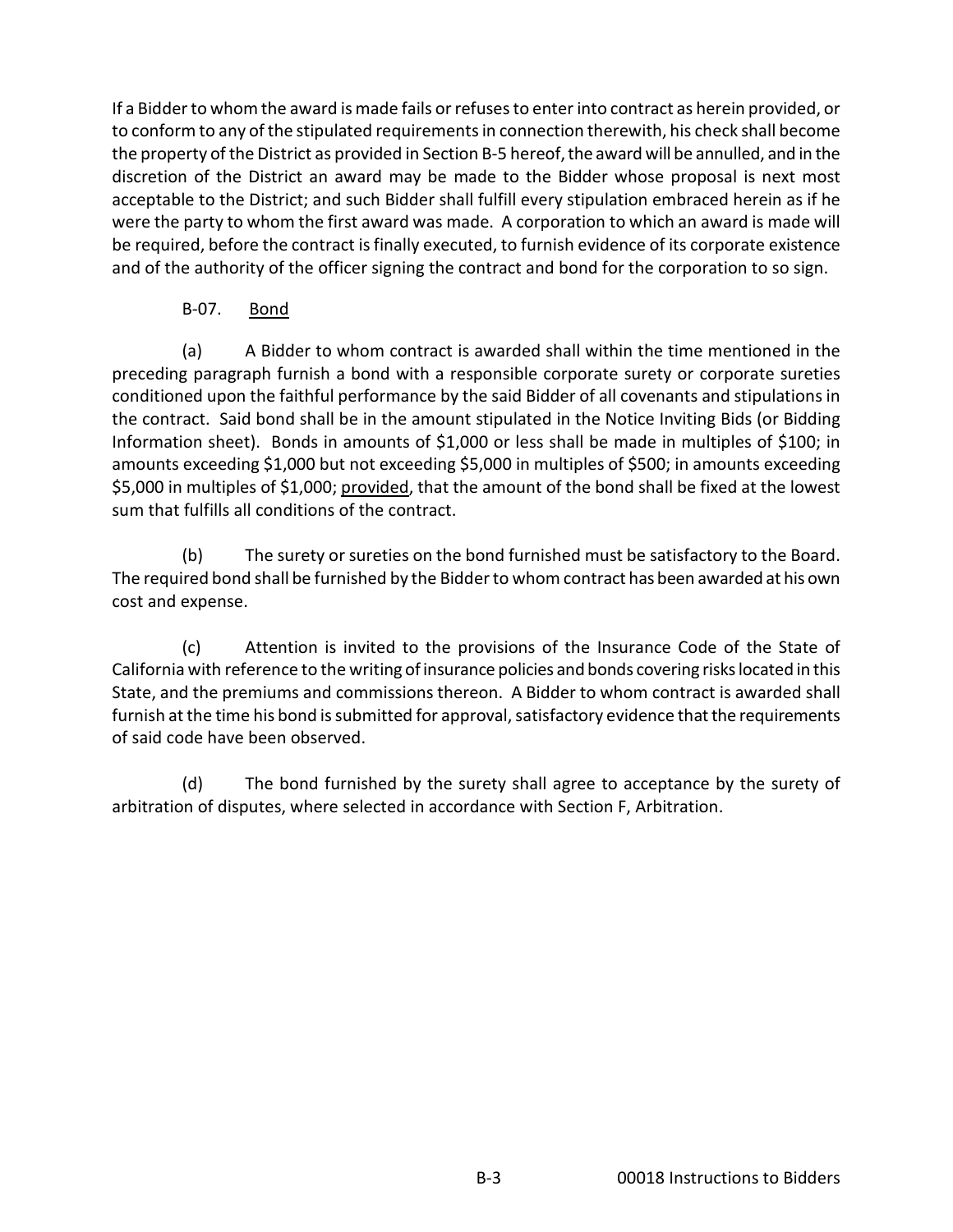B-08. Complete Specifications and Drawings. It shall be the responsibility of the Bidder to verify the completeness of his set of specifications and drawings and neither the District nor any of its officers shall be held responsible for any omission therefrom unless such omission has been called to the attention of the District prior to the submission of bids. Bidders shall use full size drawings to prepare said bid

B-09. Addenda and/or Letter of Clarification. Bidder shall be responsible for verifying that any addenda or letter of clarification issued by the District has been investigated and received. By submitting a bid, Bidder certifies that any addenda and letters of clarification issued to these specifications, **whether acknowledged or not on the Bidding Sheets**, shall be made a part of the contract. Bidder further agrees to perform all labor and services and furnish all materials, tools and appliances necessary for completing the work called out in the addenda or letter of clarification at no additional cost to the District.

B-10. Improperly Balanced Proposals. Any proposal which in the opinion of the Engineer is so unbalanced between the various contract items as to be detrimental to the interests of the District will be rejected.

B-11. Local Conditions. Bidders shall read the specifications, any background material, examine the drawings, and make their own estimates of the existing facilities and the difficulties which will attend the execution of the work called for by the proposed contract, including local conditions, uncertainty of weather, and all other contingencies. The District will identify for Bidders the location of existing utilities located on the site of construction which require removal, relocation or protection. **AN EMPLOYEE ON THE COMPANY'S PAYROLL MUST HAVE INSPECTED THE SITE OF THE PROPOSED WORK TO BE CONSIDERED A RESPONSIVE BIDDER**. Bidders shall satisfy themselves by personal examination of the locations of the proposed work, and by such other means as they may choose as to actual conditions and requirements and as to the accuracy of the quantities stated in the Bidding Sheet. Information derived from the maps, plans, specifications, profiles, or drawings, or from the Engineer or his assistants, shall not relieve the bidder of this responsibility, and the interpretation of the data disclosed by borings or other preliminary investigations is not guaranteed by the District.

The quantities of work or materials stated in the unit price items of the Bidding Sheet are given only as a basis for the comparison of bids and the District does not expressly or by implication agree that the actual amount of work or material will correspond therewith, but reserves the right to increase or decrease the amount of any unit price item of the work as may be deemed necessary or expedient by the Engineer.

Bidders shall not at any time after the submission of a bid make or have any claim for damages or anticipated profits or loss of profit or otherwise because of any difference between the quantities of work actually done and material furnished and those stated in said unit price items of the Bidding Sheet.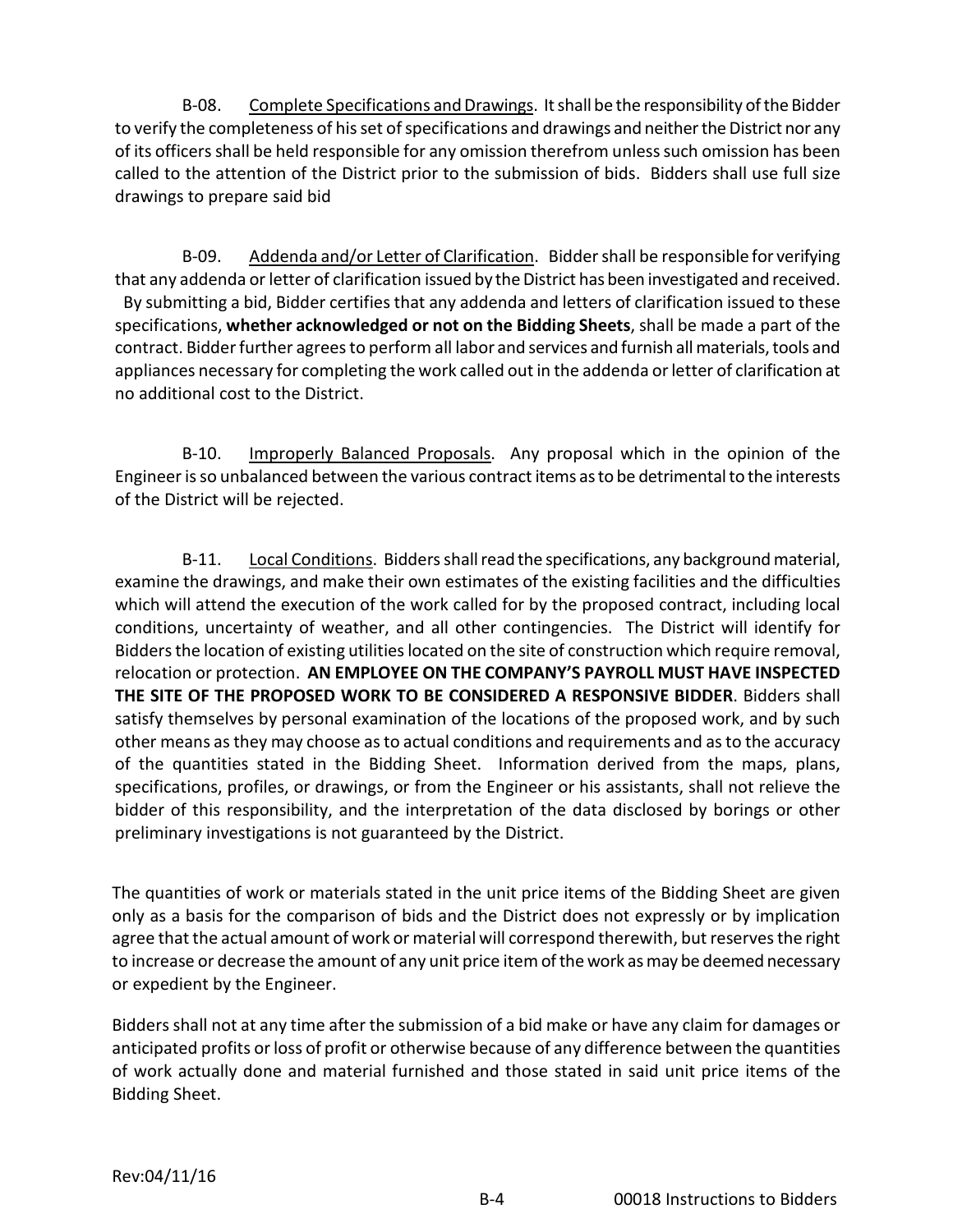Pursuant to Public Contract Code section 7104, any public works contract of a local public entity which involves digging trenches or other excavations that extend deeper than four feet below the surface shall provide for the following: (a) That the contractor shall promptly, and before the following conditions are disturbed, notify the public entity, in writing, of any: (1) Material that the contractor believes may be material that is hazardous waste, as defined in Section 25117 of the Health and Safety Code, that is required to be removed to a Class I, Class II, or Class III disposal site in accordance with provisions of existing law. (2) Subsurface or latent physical conditions at the site differing from those indicated **by information about the site made available to bidders prior to the deadline for submitting bids**. (3) Unknown physical conditions at the site of any unusual nature, different materially from those ordinarily encountered and generally recognized as inherent in work of the character provided for in the contract. (b) That the public entity shall promptly investigate the conditions, and if it finds that the conditions do materially so differ, or do involve hazardous waste, and cause a decrease or increase in the contractor's cost of, or the time required for, performance of any part of the work shall issue a change order under the procedures described in the contract. (c) That, in the event that a dispute arises between the public entity and the contractor whether the conditions materially differ, or involve hazardous waste, or cause a decrease or increase in the contractor's cost of, or time required for, performance of any part of the work, the contractor shall not be excused from any scheduled completion date provided for by the contract, but shall proceed with all work to be performed under the contract. The contractor shall retain any and all rights provided either by contract or by law which pertain to the resolution of disputes and protests between the contracting parties.

B-12. Insurance. Attention is invited to the requirements set forth in SPECIFICATION -GENERAL CONDITIONS, Art. F-04 Contractor's and Subcontractor's Insurance and the Special Conditions.